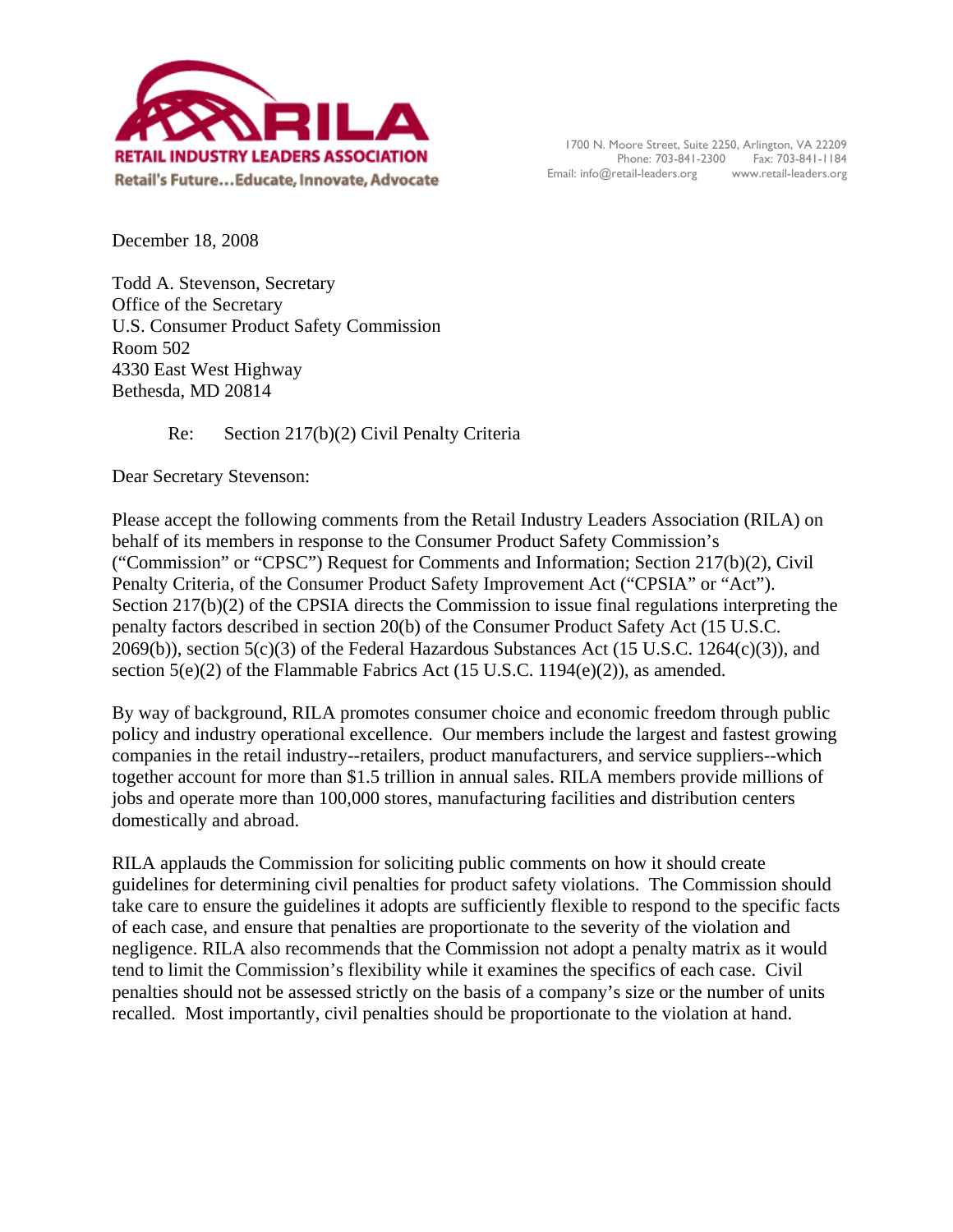# **Clear and Transparent Civil Penalty Criteria Are Critical**

RILA welcome's the Commission's effort to implement section  $217(b)(2)$  of the CPSIA to promulgate clear, transparent, and critical guidance to industry and the public. RILA is in full support of regulations on civil penalties to aid the regulated industry and the public in understanding the criteria and rationale behind the Commission's penalty decisions. This is particularly needed now that the CPSIA has greatly increased maximum civil penalties. The criteria and rationale should be clear to all who are affected by and interested in government policies. Whether and what level of penalty might be assessed for failure to file or late filings of safety reports under section 15 of the Consumer Product Safety Act, as amended by section 214 of the CPSIA, for example, is critical information for the regulated community, consumers, and other interested parties.

At present, only Commission staff and a small coterie of lawyers have a good sense of what the Commission considers relevant in determining whether to seek penalties and the amounts. There are no public guidelines, though other government agencies have had such policies for many years. The CPSC penalty decisions, as incorporated in press releases and Federal Register announcements, do not provide specific or useful general explanations. Even experienced company staff and counsel are left to sift through the press releases to discern patterns relating to lateness of reporting, the number of products involved, and other factors that seem to be relevant. But in discussions with Commission staff these attempts to find patterns and precedent can be easily dismissed on the ground that outsiders cannot know relevant confidential information about particular uses.

Just as important as clear and transparent civil penalty guidelines is sufficient flexibility by the Commission to assess civil penalties. RILA believes that the Commission should not develop a matrix to determine penalties as this would hinder the Commission's ability to assess each case based on the facts at hand. The Commission has sufficient expertise in the area of assessing the severity of the case, a company's compliance and monitoring records, product failure rates and previous records of compliance, which are all factors that do not lend themselves well to a matrix. For the reasons stated above, RILA urges that the Commission not adopt a penalty matrix for the purpose of assessing civil penalties.

## **Size of Business as Mitigating Factor**

Section 217(b)(2) of the CPSIA includes language directing the Commission to issue penalties based on the "appropriateness of such penalty in relation to the size of the business of the person charged."

RILA members are the largest, most successful companies in the retail industry. These companies allocate considerable amounts of time and resources toward assuring the safety and quality of the products they sell, and they take great pride in promoting best practices among the industry in product safety as well as many other areas. RILA believes it is inappropriate to interpret section 217(b)(2) to be an aggravating factor under which the largest importers and manufacturers would always be more harshly penalized than smaller companies.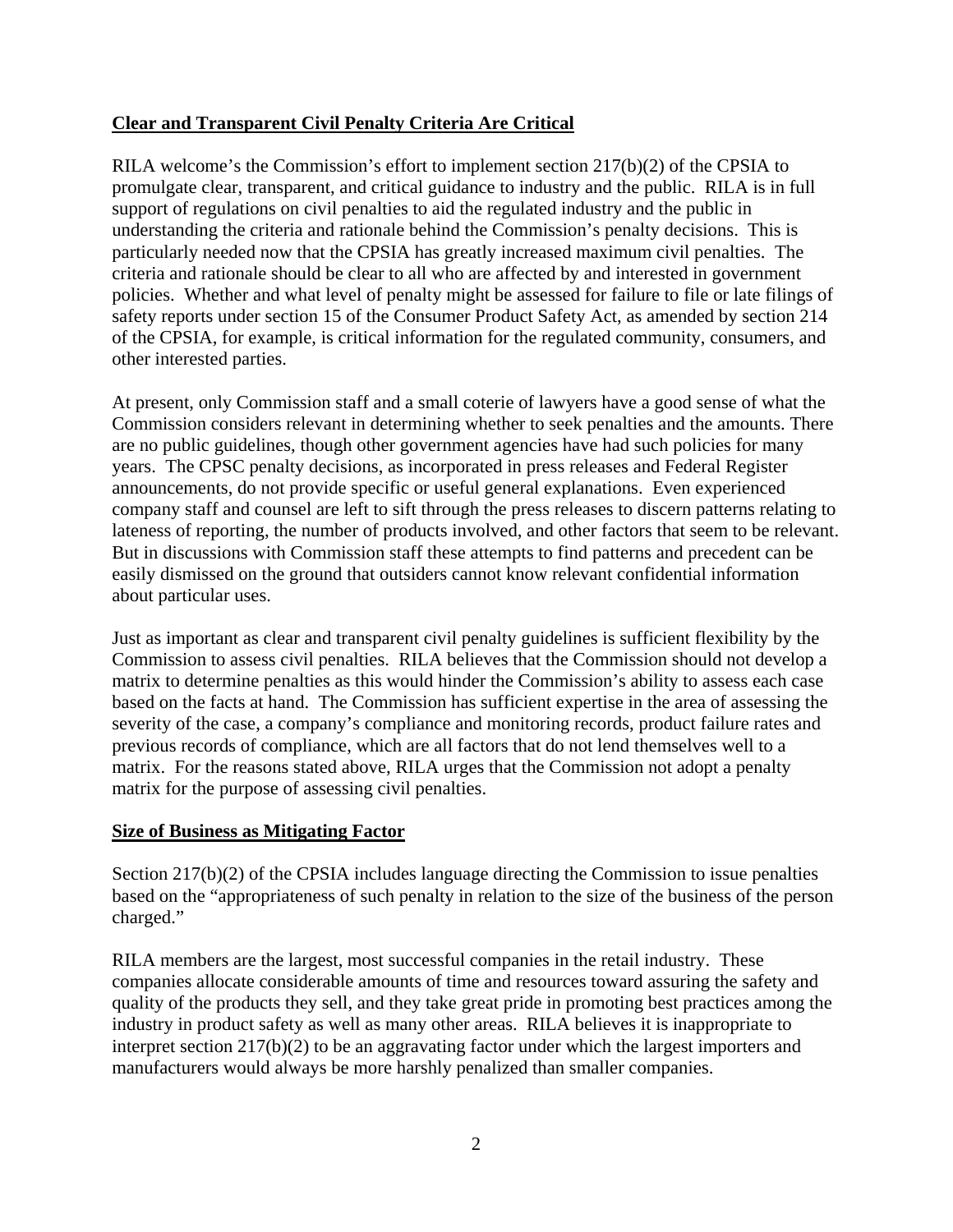Instead, RILA believes this factor should be interpreted as a mitigating factor to reduce the burden in small and medium sized enterprises. RILA recognizes it is appropriate to take into account a company's size, the unique burdens placed on smaller retailers such as mom and pop stores, and a company's ability to pay as a mitigating factor.

#### **Strong Safety and Compliance Records Should be Recognized and Rewarded**

The Commission should take into consideration companies that act in good faith and have effective safety and compliance programs. Retailers dedicate significant resources that focus specifically and solely on product safety. For example, some RILA members participate in the Commission's retailer reporting model whereby companies voluntarily notify the agency of consumer contacts regarding product safety. Many retailers also have fulsome monitoring programs in place to collect and analyze safety information and to evaluate reporting issues. These programs demonstrate companies' awareness of and commitment to safety issues, and a strong program should indicate to the Commission that the company makes significant efforts to prevent safety issues and promptly report any issues that do arise. All of these efforts promote best practices in the industry and should be recognized and encouraged by the Commission.

## **Cooperation and Good Faith**

The Commission should reward companies that cooperate with Commission staff and act in good faith both in general and with regard to the matter at issue. Companies that act in bad faith or consistently fail to report in the face of reasonable information that a report is required are the violators that deserve to be penalized and should be on notice that they are more likely to be the subject of a civil penalty than those firms that cooperate and act in good faith.

Likewise, as importers begin implementing third-party testing programs, there may be some instances where a product that initially tests as being compliant with new requirements is placed onto a store shelf, yet subsequent testing reveals some abnormalities or that the product has higher levels of lead or phthalates. In such instances, importers would immediately bring the results to the attention of Commission staff and consult on how to proceed. If the importer acted in good faith and, after having received subsequent testing information contradicting earlier results which it shared it with Commission staff, the Commission should encourage information sharing between the private sector and its regulator and not unduly penalize the company if violations are found.

Finally, RILA also supports a six-month grace period for enforcement of the new penalties for violations of the new standards, if they are not intentional, and if the company cooperated and acted in good faith. Recognizing the significant difficulties industry is facing to implement provisions of the CPSIA, this proposed grace period would encourage dialogue between the Commission and good actors while alleviating some resources to focus on bad actors in the industry.